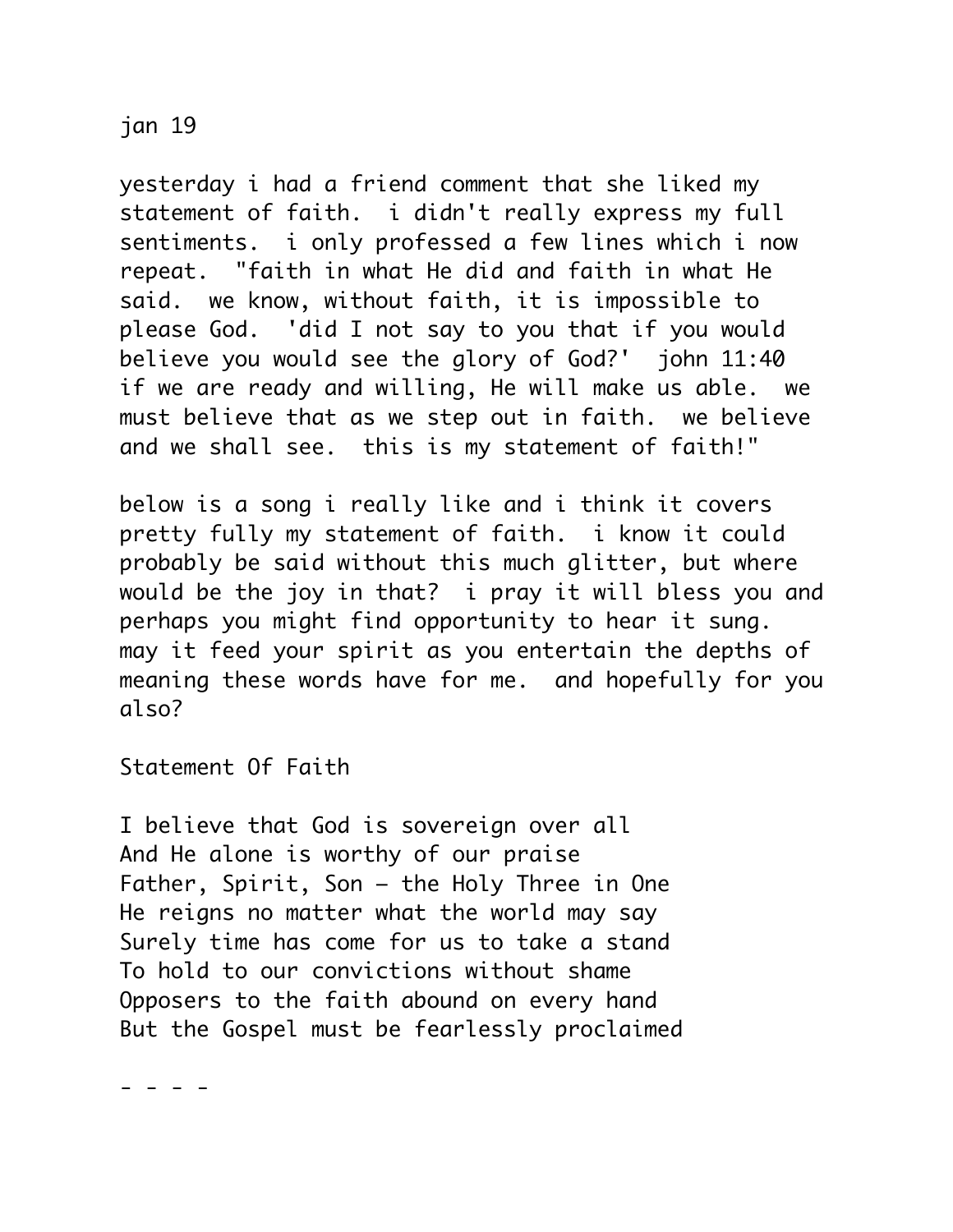I believe that Jesus is the Holy Son of God He came to earth to live a perfect life I believe He bled and died upon a cruel cross And there He made the greatest sacrifice I believe He rose again and that He lives today And soon He's coming back to earth again More than just a creed; this is what I believe Jesus is the only way This is my Statement of Faith

I believe the Bible is the Holy Word of God Given to the world to show the way No room for compromise All its trustworthiness Is here for us to follow and obey There are absolutes that cannot be denied And what is true forever shall remain I made my choice to live for Christ the Crucified The Living One who is the only way.

I believe that Jesus is the Holy Son of God He came to earth to live a perfect life I believe He bled and died upon a cruel cross And there He made the greatest sacrifice I believe He rose again and that He lives today And soon He's coming back to earth again More than just a creed; this is what I believe Jesus is the only way This is my Statement of Faith

(Recitation) I believe there is one true God and that Jesus Christ is His Holy Son. That He is the living Word and that by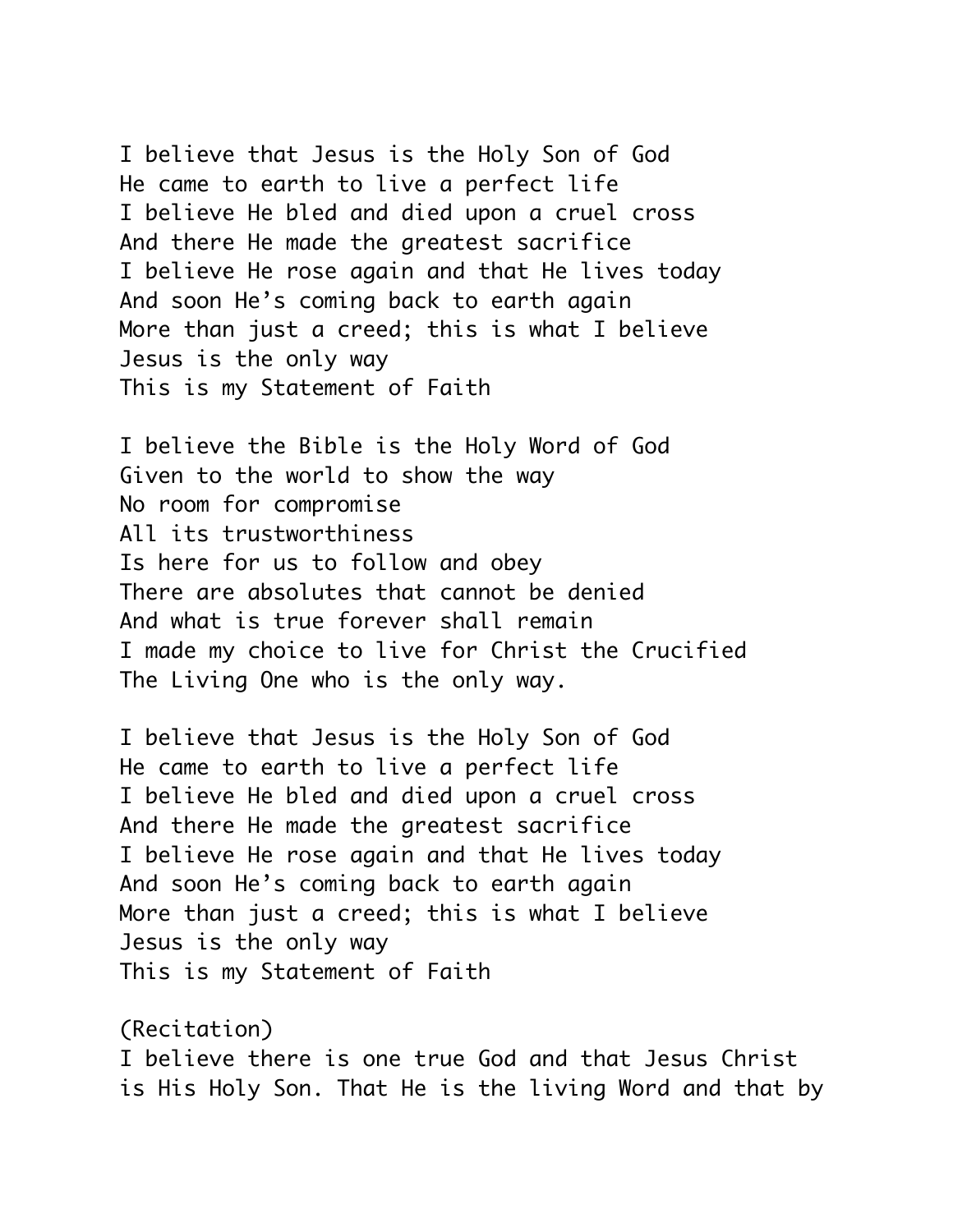Him and through Him all things were made. I believe that He was conceived by the Holy Spirit and born of the Virgin Mary. He lived a sinless life, healed the sick, gave sight to the blind, and brought the dead back to life.

I believe in the Cross that Jesus, God's sacrificial lamb, shedding His blood, was crucified as atonement for the sins of all the world and whoever believes in Him will not perish but have everlasting life.

I believe in the Resurrection – that on the third day He rose from the tomb conquering death, hell, and the grave and today He sits at the right hand of the Father and that because He lives, we shall live also.

I believe in the Church, a harbor of souls where God is glorified, Saints are edified, Grace is multiplied, and Mercy is magnified.

I believe in the Holy Spirit who lives within all who are saved by grace through faith. He is our comforter, our friend, our guide.

I believe that one day Jesus will come again to claim His own and prove once and for all that He is the King of Kings and the Lord of Lords

I believe He rose again and that He lives today And soon He's coming back to earth again More than just a creed; this is what I believe Jesus is the only way This is my Statement of Faith This is my Statement of Faith